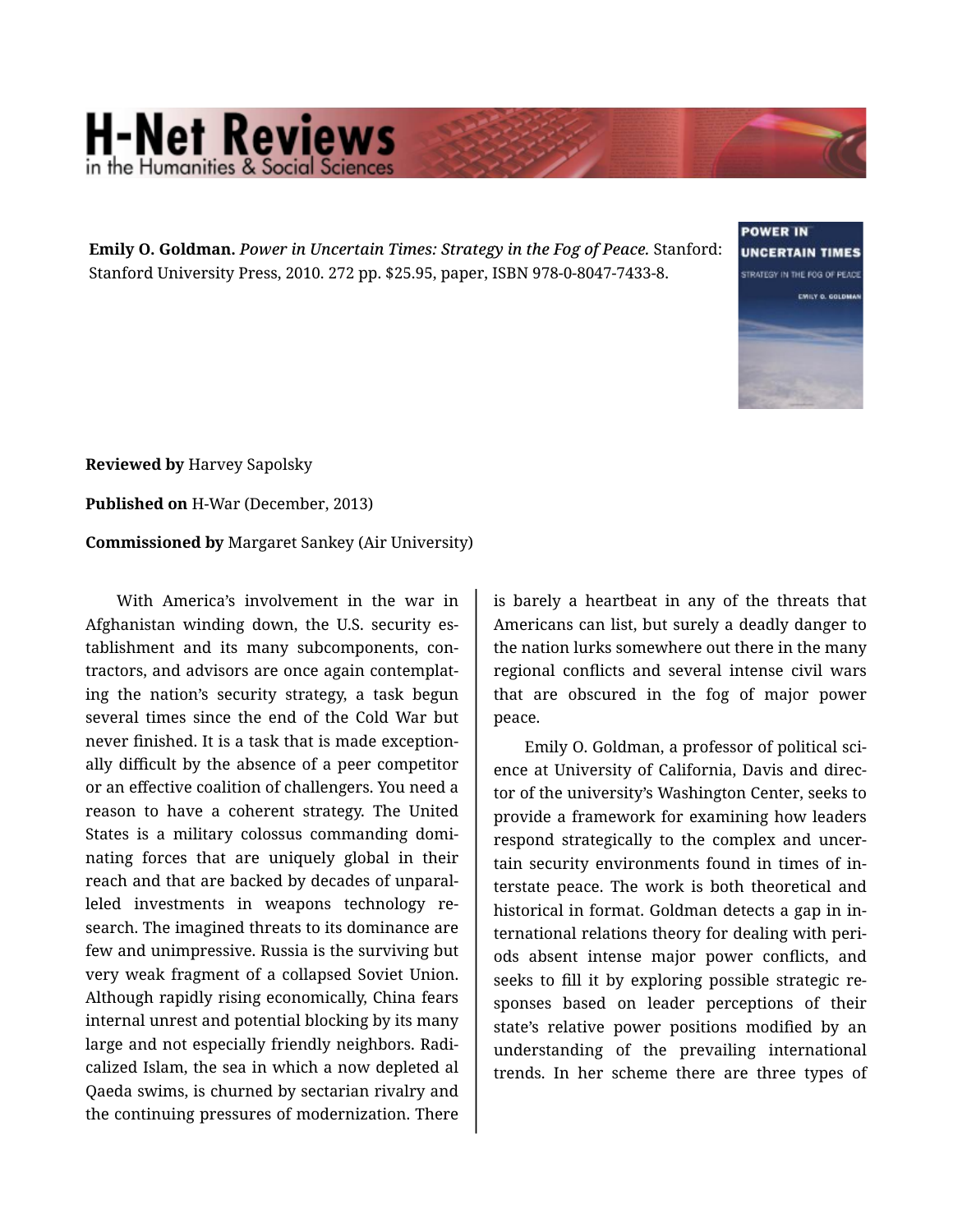strategic responses--shaping, adapting, and re‐ forming/reconstituting.

Shaping involves a state's attempts to alter the nature of international competition it faces via coercive (e.g., preventive war, trade interfer‐ ence) or noncoercive (e.g., aid, innovation, strate‐ gic communications) means and, as the most risky of strategies, is usually favored by rising states seeking to assert their advantages. Adapting in‐ volves incremental adjustments in the interna‐ tional arena and tends to be the preference of preeminent but weakening powers seeking to pre‐ serve the existing power relations. And the strate‐ gy of reform and reconstitution is the effort of weak powers seeking to rebuild their societies in order to arrest and reverse decline. Goldman fur‐ ther offers a variety of propositions about the choices among the strategic alternatives, includ‐ ing the effects of domestic politics, institutional bi‐ ases, cognitive factors, and variations in systemic conditions. She tests the propositions in three structured historical cases and briefly in the busi‐ ness literature.

The cases that Goldman selected reflect her theory's need for the existence of formal military planning which she argues first occurs in the midnineteenth century among great powers, the dif‐ fusion of the Prussian general staff innovation. The first case is the post-Crimean War era, 1856-1910, and focuses on Russian and British re‐ sponses to uncertainty. The second examines the interwar period, 1918-39, and British and Ameri‐ can responses. And the third studies the American experience in the post-Cold War era, defined as 1990-2010 though it is still ongoing. For the nonhistorian at least, the cases are exceedingly well done--concise analyses of the puzzles, pressures, and planning options facing the antagonists as they try to cope with possible threats hidden in their fogs of peace. They are data rich and clearly written efforts that emphasize military budgets and strategic planning.

The lessons from all of this for a United States still lacking a coherent post-Cold war grand strate‐ gy, however, are pretty thin. Goldman sees the United States in a gradual, mostly but not totally graceful power decline, sort of a mix of a post-Crimean Russia ineffectively seeking a restoration of its royal grander and interwar Britain hoping no one notices its decline and knowing that many will. She is clear on what will not work. Game changing technological innovation will not likely be the strategic answer as Donald Rumsfeld's vi‐ sion for military transformation demonstrated in the manpower intensive struggles to tame Iraq and Afghanistan. Beyond that conclusion Gold‐ man is left with the mush of suggesting a balance use of hard and soft power in foreign policy and a domestic restoration of the economic and educa‐ tional pillars of true national strength. The theo‐ retical framework that she offers, seemingly so promising at the start, fades from sight and expec‐ tations of utility by the end of the book.